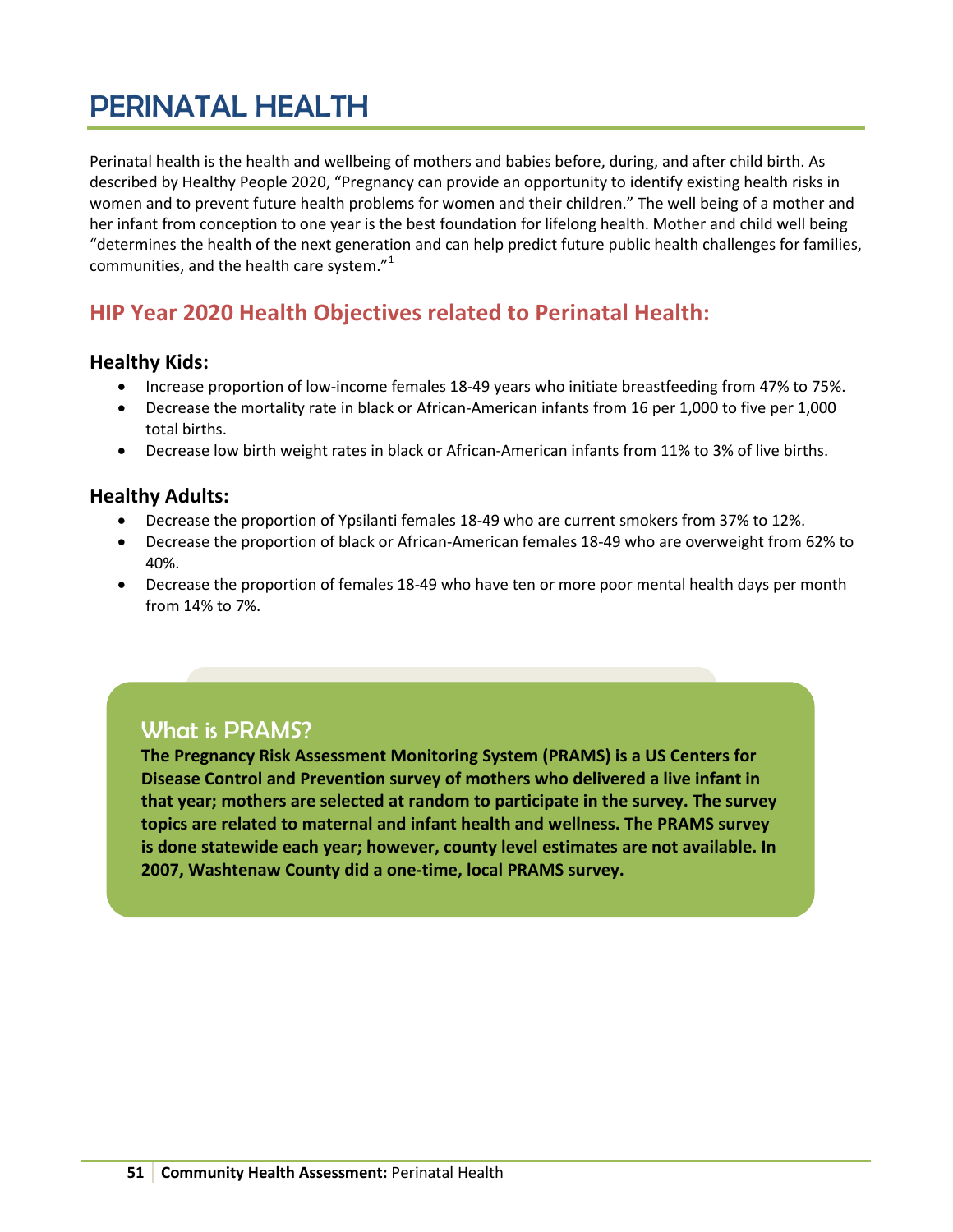# **Health Outcomes: Morbidity and Mortality**

## **Low Birth Weight**

Low birth weight infants are at high risk for health problems. Low birth weight is the percentage of total births that were under 2500g. The rate of low birth weight in Washtenaw County is 8%, which is the same as the state and the nation (both  $8\%$ ). $^{2}$  $^{2}$  $^{2}$ 

Black or African American mothers in Washtenaw County are two times more likely than white and Hispanic mothers to have a baby that is low birth weight (1[3](#page-7-2)% vs. 6%).<sup>3</sup>

**Black or African American mothers in Washtenaw County are two times more likely than white and Hispanic mothers to have a baby that is low birth weight.<sup>3</sup>**

#### **Infant Mortality**

In 2011, there were 3,813 live births in Washtenaw County.<sup>[4](#page-7-3)</sup> Infant mortality is defined as deaths to infants less than one year of age and is usually stated as a number per 1,000 births.

Over the last decade, the overall Washtenaw County infant mortality three-year average rate has decreased from 8 to 5 per 1,000 live births. While infant mortality rates have improved among both black or African Americans and whites, black or African-American babies still die at almost three times the rate of white babies. The infant mortality rate among whites is 4 deaths per 1,000 live births, compared to 11 per 1,000 for blacks or African Americans.<sup>[5](#page-7-4)</sup>

|                 | 1999-<br>01   | 2000-<br>02   | $2001 -$<br>03 | 2002-<br>04   | 2003-<br>05   | 2004-<br>06   | 2005-<br>07   | 2006-<br>08   | $2007 -$<br>09 | 2008-<br><b>10</b> |
|-----------------|---------------|---------------|----------------|---------------|---------------|---------------|---------------|---------------|----------------|--------------------|
| <b>Michigan</b> | $8.1 \pm 0.3$ | $8.1 \pm 0.3$ | $8.2 \pm 0.3$  | $8.1 \pm 0.3$ | $8.0 + 0.3$   | $7.6 + 0.3$   | $7.8 + 0.3$   | $7.6 \pm 0.3$ | $7.6 + 0.3$    | $7.3 \pm 0.3$      |
| Washtenaw       | $7.8 + 1.6$   | $7.3 + 1.5$   | $6.8 \pm 1.4$  | $6.4 \pm 1.4$ | $6.4 \pm 1.4$ | $6.0 + 1.3$   | $5.7 \pm 1.3$ | $5.2 \pm 1.3$ | $5.3 \pm 1.3$  | $5.1 \pm 1.3$      |
| <b>Black</b>    | $15.5 + 5.$   | $15.3 + 5.$   | $16.8 + 5.$    | $14.3 + 5.$   | $16.1 + 5.$   | $12.1 + 4.$   | $13.3 + 4.$   | $13.1 + 4.$   | $11.5 + 4.$    | $10.5 + 4.$        |
| White           | $6.3 \pm 1.7$ | $5.9 + 1.6$   | $5.0 + 1.5$    | $5.2 \pm 1.5$ | $4.3 \pm 1.4$ | $4.5 \pm 1.4$ | $3.5 + 1.2$   | $3.6 \pm 1.3$ | $4.3 \pm 1.4$  | $4.4 \pm 1.5$      |

### **Three-Year Moving Average Infant Death Rates by County Michigan Residents, 1999-2010[6](#page-7-5)**

*Source: Michigan Department of Community Health infant mortality statistics*

#### **Preconceptual Health**

The mother's health prior to pregnancy (her "preconceptual health") includes both her physical and mental health. Many factors contribute to a healthy pregnancy, delivery, and first year of life. Women are encouraged to maintain a relationship with a primary care clinician throughout their childbearing years, and seek treatment for any psychiatric diagnoses which might be exacerbated by the hormonal changes during and after pregnancy.

Women enrolled in Medicaid while pregnant are cut off from this coverage approximately two months after delivery. Because of this, these women do not have ongoing access to primary care before, after, or between pregnancies. Medicaid expansion would fill this gap in coverage.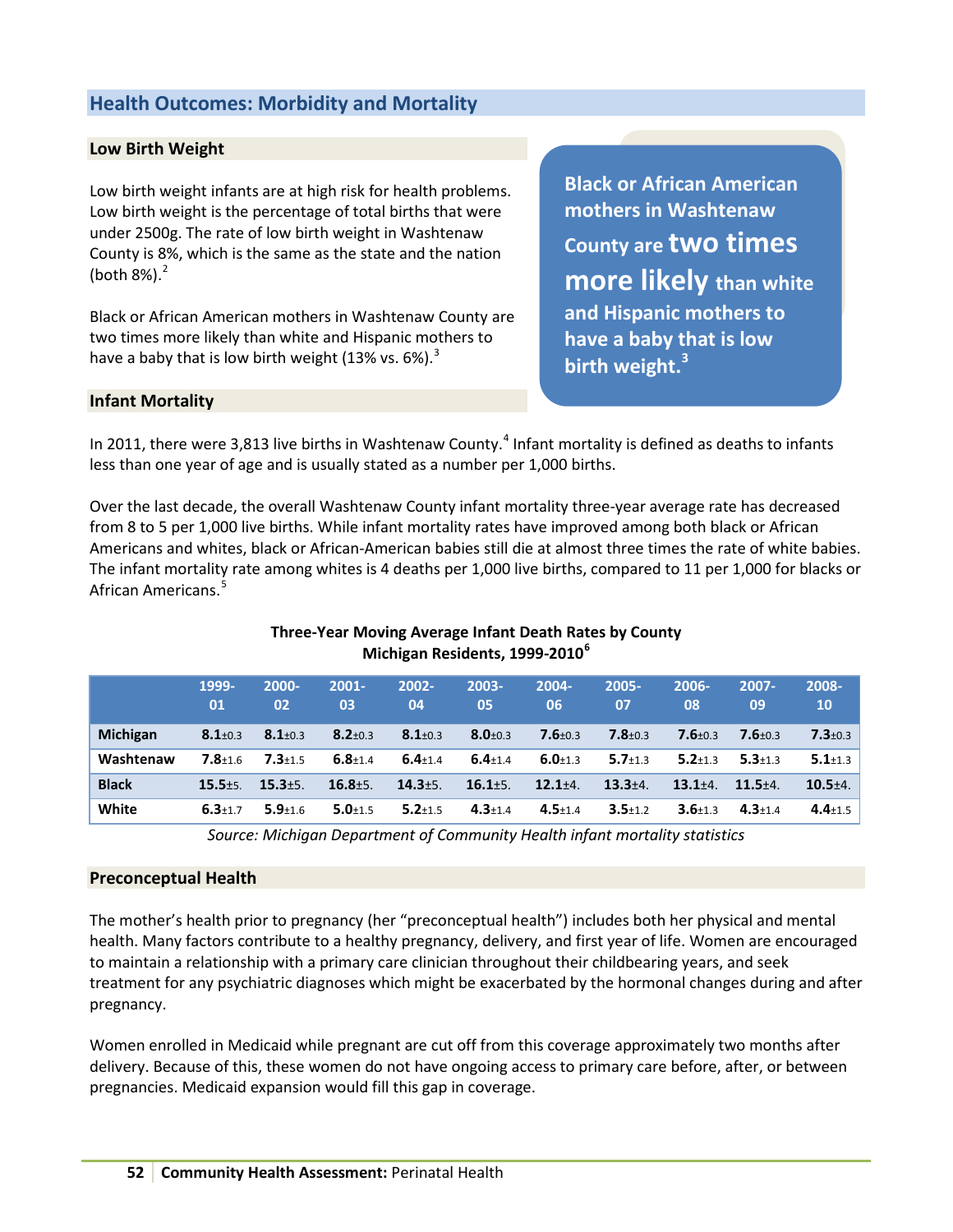#### **Health of Women of Childbearing Age (18-49 years) in Washtenaw County**

|                                                        | <b>Females 18-49</b> | <b>Males 18-49</b> |
|--------------------------------------------------------|----------------------|--------------------|
|                                                        | years                | years              |
| General health status (fair, poor)                     | 40%                  | 28%                |
| Days in month physical health not<br>good (10 or more) | 18%                  | 4%                 |
| Days in month mental health not<br>good (10 or more)   | 18%                  | 9%                 |
| Overweight or obese (yes)                              | 49%                  | 64%                |
| $C_{2112221}$ $HID$ $C_{112121}$                       |                      |                    |

*Source: HIP Survey, 2010.*

### **Overweight and Obesity**

In Washtenaw County, the proportion of women ages 18-49 years who are overweight or obese is 49%, lower than that of men (64%) or than that of county as a whole (59%). Black or African-American women ages 18-49 years are somewhat more likely to report being overweight or obese (52%).<sup>[7](#page-7-6)</sup>

# **Mental Health**

In Washtenaw County, 18% of women ages 18-49 report having ten or more poor mental health days per month, a percentage twice as high as men (9%). Suicidal thoughts are also more common for women in this age range; 9% of women 18-49 years report having seriously thought about committing suicide in the past 12 months compared to just 3% of men. This proportion is higher despite the finding that more women than men ages 18-49 years report that they "usually" or "always" get the social and emotional support they need (89% for women; [8](#page-7-7)2% for men).<sup>8</sup>

# **Health Factors**

#### **Health Behavior**

#### *Fruit and Vegetable Consumption*

Fewer women than men ages 18-49 years in Washtenaw County report eating five or more servings of fruit and vegetables per day (15% for women; 22% for men). $9$ 

#### *Physical Activity*

Only 54% of women ages 18-49 years in Washtenaw County report getting adequate physical activity, compared to 79% of men ages 18-49. Adequate physical activity is defined as five or more days per week of moderate activity or three or more days per week of vigorous activity.<sup>[10](#page-7-9)</sup>

#### *Contraception Use*

Planned pregnancies often have better outcomes than unplanned pregnancies. Free family planning is available for low-income women age 15-44 through the state's Plan First program. While only 12% of surveyed Washtenaw County women aged 18-44 reported considering becoming pregnant within the year, 27% said they were not doing anything to prevent pregnancy.<sup>[11](#page-7-10)</sup>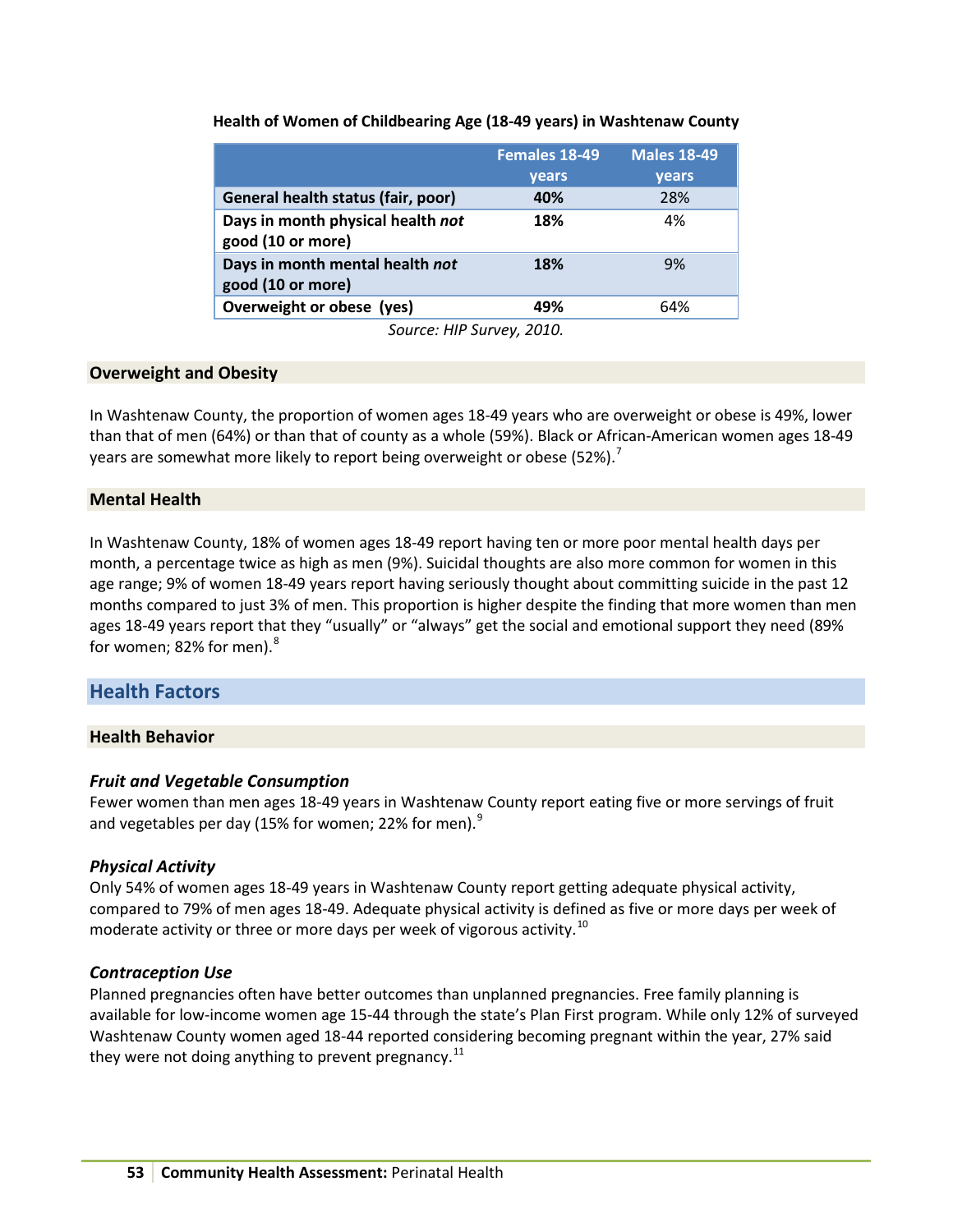Washtenaw County's 2007 PRAMS survey found the following:

- When they conceived their new babies, 42% of women said they were not trying to become pregnant.
- Among those women who had an unintended pregnancy, 58% indicated that they were using some method of contraception at the time;
- After giving birth, 85% of all respondents were using some form of contraception to keep from getting pregnant.
- Women who had an income of \$50,000 or more were significantly less likely to have an unplanned pregnancy compared to those who earned under \$20,000 annually.

# *Breastfeeding*

The American Academy of Pediatrics recommends that breastfeeding continue for at least 12 months, and thereafter for as long as mother and baby desire. The World Health Organization recommends continued breastfeeding up to two years of age or beyond.

The many health benefits of breastfeeding include:

- Breastfeeding protects babies from infections and illnesses that include diarrhea, ear infections, and pneumonia.
- Breastfed babies are less likely to develop asthma.
- Children who are breastfed for six months are less likely to become obese.
- Breastfeeding reduces the risk of sudden infant death syndrome (SIDS).
- Mothers who breastfeed have a decreased risk of breast and ovarian cancers.

In 2007, 86% of mothers in Washtenaw County ever breastfed their baby, compared to 73% of women throughout Michigan.<sup>[12](#page-7-11)</sup> Washtenaw County PRAMS respondents who smoked cigarettes during their last trimester and mothers who used Medicaid for prenatal care were significantly less likely to report breastfeeding than their peers. Women who graduated college were significantly more likely to report breastfeeding than women with only a high school or partial college education.<sup>[13](#page-7-12)</sup>

In Washtenaw County, the proportion of WIC (low-income) moms reporting they ever breastfed is 75% and lower than the WIC state average (79%). The proportion of WIC moms in Washtenaw County breastfeeding exclusively up to six months is 17%, slightly lower than the WIC state average of 18%.<sup>[14](#page-7-13)</sup>

#### **Rates of Breastfeeding by WIC Moms**

|                                                | <b>Ever Breastfed</b> | <b>Exclusively</b><br>breastfeeding at six<br>months |
|------------------------------------------------|-----------------------|------------------------------------------------------|
| <b>Washtenaw County,</b><br>Michigan           | 75%                   | 17%                                                  |
| Michigan                                       | 79%                   | 18%                                                  |
| <b>Healthy People 2020</b><br><b>Objective</b> | 82%                   | 26%                                                  |

*Source: WIC data, Washtenaw and Michigan.*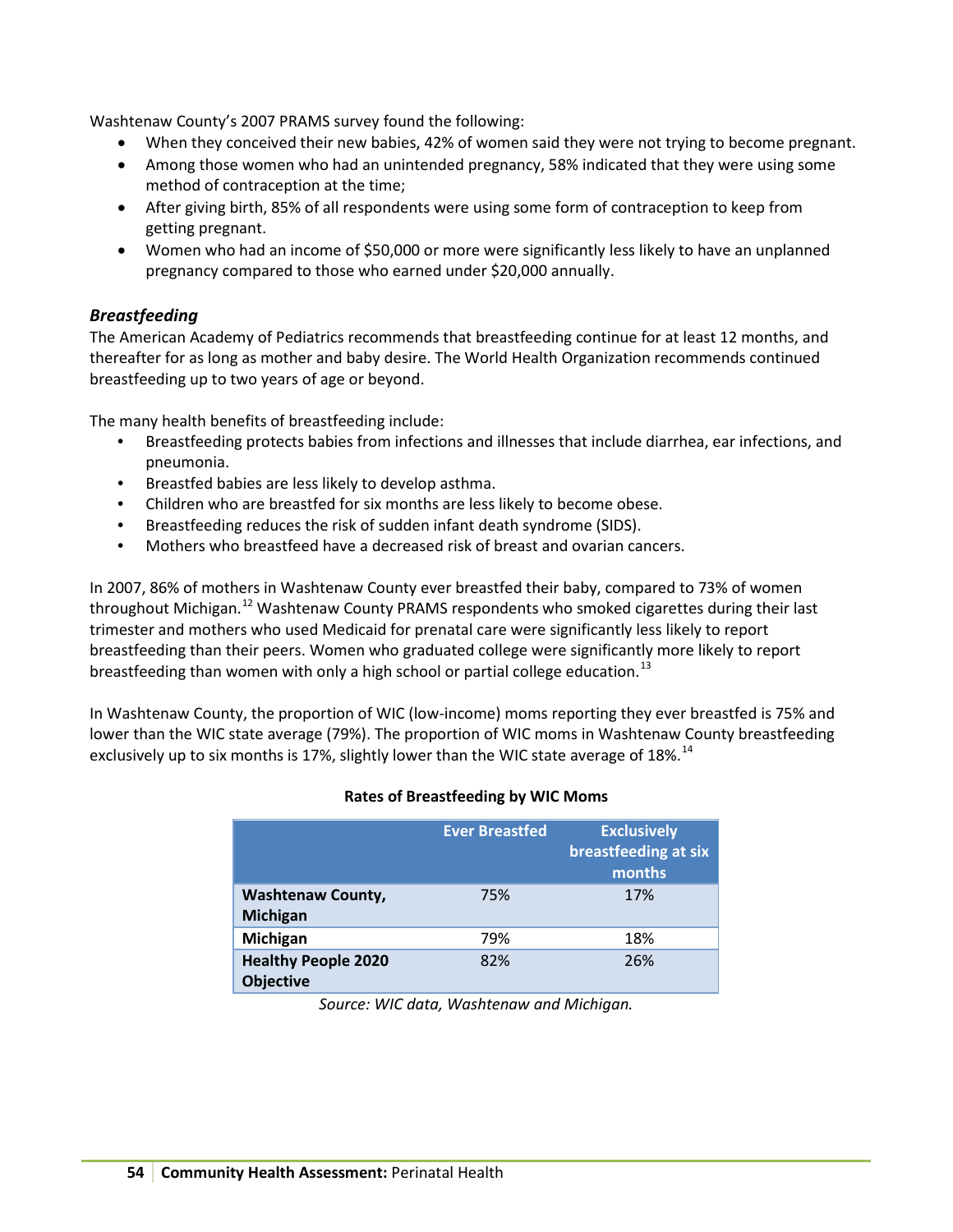# *Smoking*

The smoking rate for women ages 18-49 years is 9%, lower than men (13%) or the county as a whole (12%). The smoking rate among women ages 18-49 years who live in Ypsilanti is higher at 14%.<sup>[15](#page-7-14)</sup>

Smoking or drinking during pregnancy can significantly increase the likelihood of having a low birth weight baby. In Washtenaw County, nearly 8% of total births were to mothers who smoked during pregnancy.<sup>[16](#page-7-15)</sup> Women who smoked one or more cigarettes per day during the final trimester of pregnancy were nearly 16 times more likely to have a low birth weight baby compared to women who did not smoke during that period. [17](#page-7-16)

# *Alcohol*

For women, heavy drinking is defined as having an average of more than one drink per day; for men, it is defined as having more than two drinks per day, on average. In Washtenaw County, 7% of women ages 18-49 years report heavy drinking. This is higher than men ages 18-49 years who have a rate of heavy drinking of  $3\%$ .  $^{18}$  $^{18}$  $^{18}$ 

# *Teen Pregnancy and Births*

The rate of teen pregnancy in the county is 27 per 1,000 females aged 15-19 and is lower than the state rate (48 per 1,000).  $^{19}$  $^{19}$  $^{19}$ 

Teen parents have unique social, economic, and health support service needs. The rate of births to teenage mothers in the county (13 per 1,000 births) is lower than that of Michigan (34 per 1,000) or the nation (41 per 1,000). Disparities exist in birth rates by race<sup>[20](#page-7-19)</sup>:

- white teens: 7 per 1,000 births
- black or African-American teens: 37 per 1,000 births
- Hispanic or Latina teens: 45 per 1,000 births

# **Clinical Care**

# *Access to Prenatal Care*

Early identification of pregnancy allows for longer and better prenatal care. In Washtenaw County, the following prenatal care payment methods were used in  $2007^{21}$  $2007^{21}$  $2007^{21}$ :

| <b>Type of health coverage</b>         | Percentage* |
|----------------------------------------|-------------|
| <b>Health insurance or HMO</b>         | 78%         |
| <b>Medicaid or Medical Health Plan</b> | 22%         |
| <b>Personal Income</b>                 | 13%         |

**Other** 4%

# **Prenatal Care Payment Method Reported by Mothers in 2007**

\*A total of over 100% is possible because survey respondents could indicate more than one payment method. *Source: Washtenaw PRAMS, 2007.*

Of all births in Washtenaw County in 2007, there were 1,067 births (26% of 4,104 total births) to women who had received less than adequate prenatal care.<sup>[22](#page-7-21)</sup> Less than adequate prenatal care is defined as prenatal care that began after the fourth month of pregnancy or fewer than half of recommended visits received. In Michigan, nearly one out of four women report entering prenatal care after the first trimester or not at all; the most common barriers to first trimester prenatal care entry include "did not have Medicaid card,' 'kept pregnancy secret,' and 'doctor/HMO would not start care earlier."<sup>[23](#page-7-22)</sup>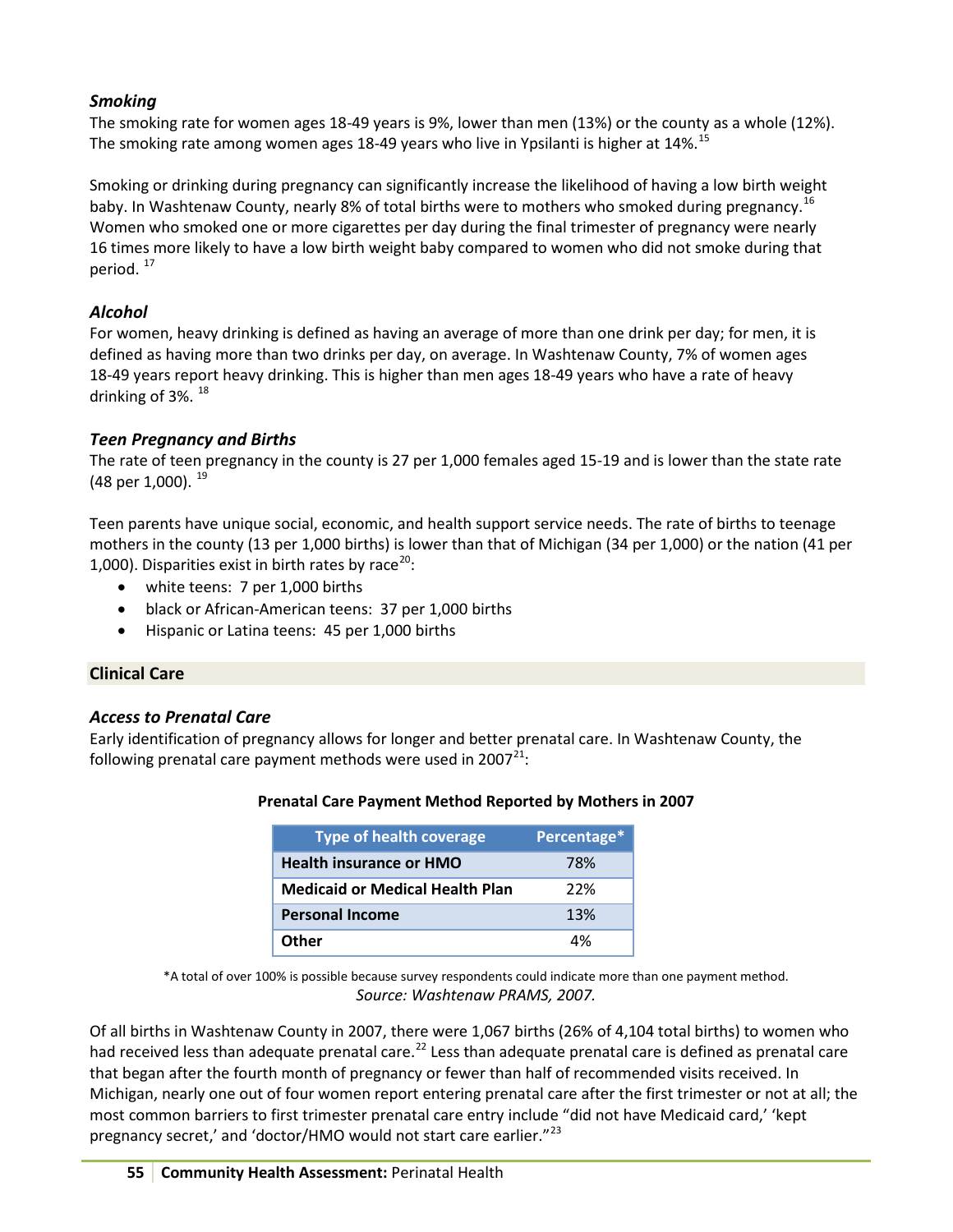# *Have a Personal Doctor*

The majority of women age 18-49 in the county (78%) report having a personal doctor or health care provider. This is higher than that of males ages 18-49 (63%). Similarly, 64% of women age 18-49 report having had a routine checkup within the past year compared to only 49% of men in same age range.<sup>[24](#page-7-23)</sup>

### **Social and Economic Factors**

## *Race*

Black or African-American mothers experience higher rates of infant mortality and low birth weight than whites or Asians in Washtenaw County. This disparity has been consistent over the last decade. It may be partly due to differences in prenatal care, access to nutritious foods, and educational levels, but there is likely a separate stress factor unique to blacks or African Americans in our society. Glynn et al. published research in 2007 showing significant differences between the stress hormone levels of pregnant African and European Americans. She suggests there is a relationship between altered cortisol and corticotropin-releasing hormone levels and premature labor.<sup>[25](#page-7-24)</sup>

### *Income*

Approximately 11% of families with related children under 18 in Washtenaw County live in poverty. The percent in poverty jumps to 34% when these families are headed by women (no husband present).  $^{26}$  $^{26}$  $^{26}$ 

For female-headed households (with or without children under 18), there are large disparities in poverty by race.<sup>[27](#page-7-26)</sup> Of the families in Washtenaw County headed by women, the following live in poverty:

- Hispanic or Latino: 55%
- Black or African-American: 38%
- White: 15%

In Washtenaw County, 13% of women 18-49 years report that there have been times in the past year when they did not have enough money for housing and/or utilities. This is higher than that of men ages 18-49 years  $(8\%)$ .  $^{28}$  $^{28}$  $^{28}$ 

# *Stress*

Stress is a risk factor shown to impact a mother's health. Top stressors as reported by mothers in 2007 in the 12 months before childbirth included moving (33%), more arguments with husband/partner (21%), family member ill (20%) and couldn't pay bills  $(17%)$ .<sup>[29](#page-7-28)</sup>

**There are large disparities in poverty by race for female-headed households.27**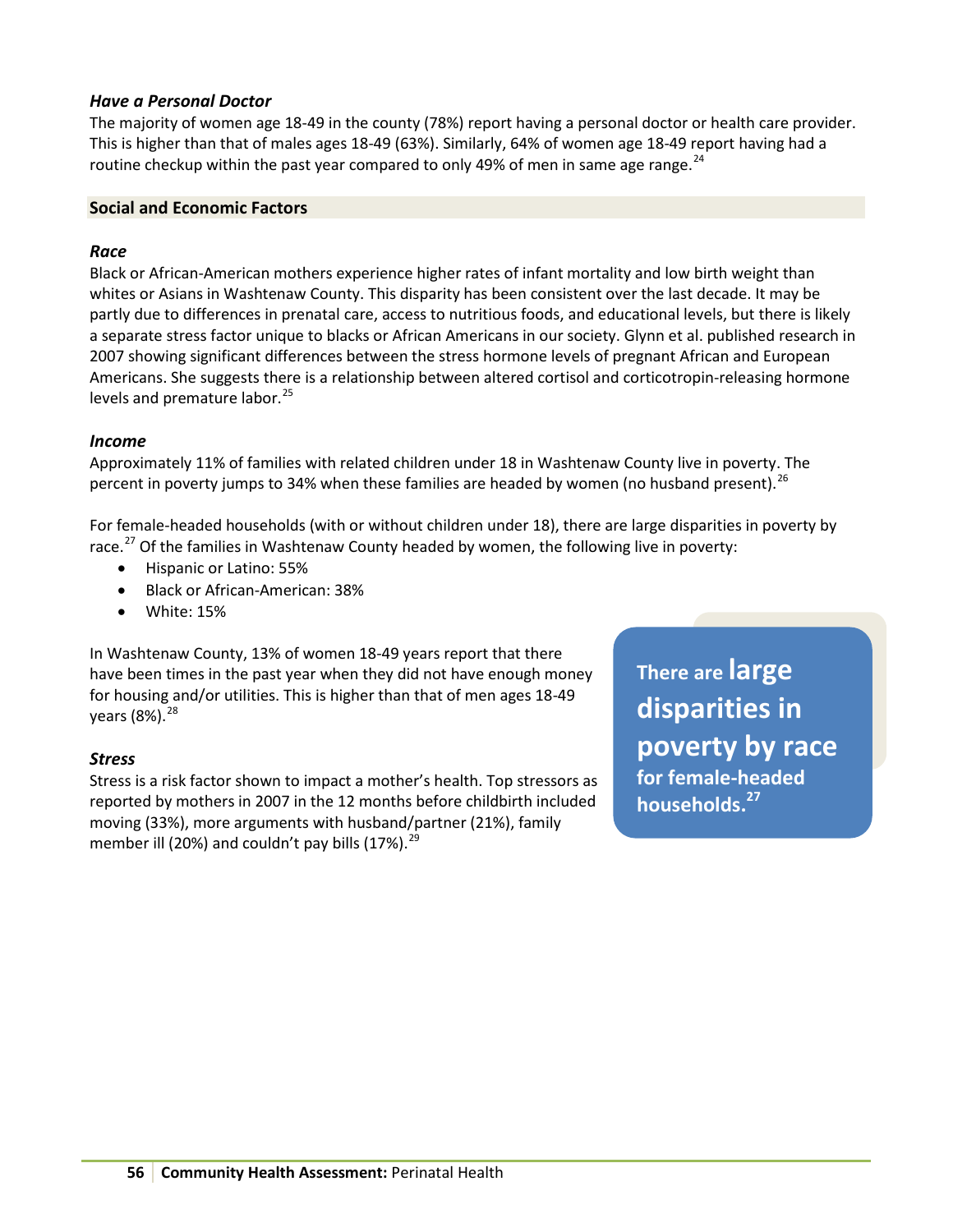# **Physical Environment**

### *Park Access*

Going to a nearby park is a great way to help maintain physical and mental health for all members of a family. In Washtenaw County, 51% of the population lives within ½ mile of a park. This is higher than the state (37%) or the nation (39%).<sup>[30](#page-7-29)</sup>

# *Recreational Facilities Access*

Washtenaw County has a rate of 12 recreational facilities per 100,000 population, a rate that is higher that the Michigan average (9 per 100,000) but lower than the national benchmark (16 per 100,000). Census tracts in Chelsea, Dexter, and Ann Arbor have the highest rates of recreation and fitness facilities. Portions of the county with the fewest or no facilities are Augusta Township, Ypsilanti City and Township, and Northfield Township.<sup>[31](#page-7-30)</sup>

Even prior to the statewide smoking ban in restaurants and bars, Washtenaw County Public Health actively promoted and supported smoke-free policies in a variety of settings. Most recently, Public Health worked with the Village of Dexter Manager to consider adopting a smoke-free parks policy. Model parks policy language was drafted and reviewed by the Village Council and also made available to Village of Dexter residents for review and comment. The policy passed on September 12, 2012 and covers all recreational areas both public and private that are open to the public. Smoke-free environments help promote health for all residents, employees, and families.

### *Access to Grocery Stores*

Washtenaw County has a rate of 17 grocery stores per 100,000 residents. This rate is lower than the state rate of 21 per 100,000 or the nation (21 per 100,000).<sup>[32](#page-7-31)</sup> The county also has lower rates compared to the state or nation of stores that accept SNAP (food stamps)<sup>[33](#page-7-32)</sup> and WIC<sup>[34](#page-7-33)</sup>. These benefits are an important source of food for low-income families.

# *Breastfeeding in Public Spaces*

Mothers who are breastfeeding anywhere Ann Arbor city limits or public Washtenaw County buildings are covered by policies that prohibit discrimination of breastfeeding mothers. The State of Michigan currently has no such policy; however, laws that would prohibit discrimination of breastfeeding mothers have been proposed during the previous and current legislative sessions.